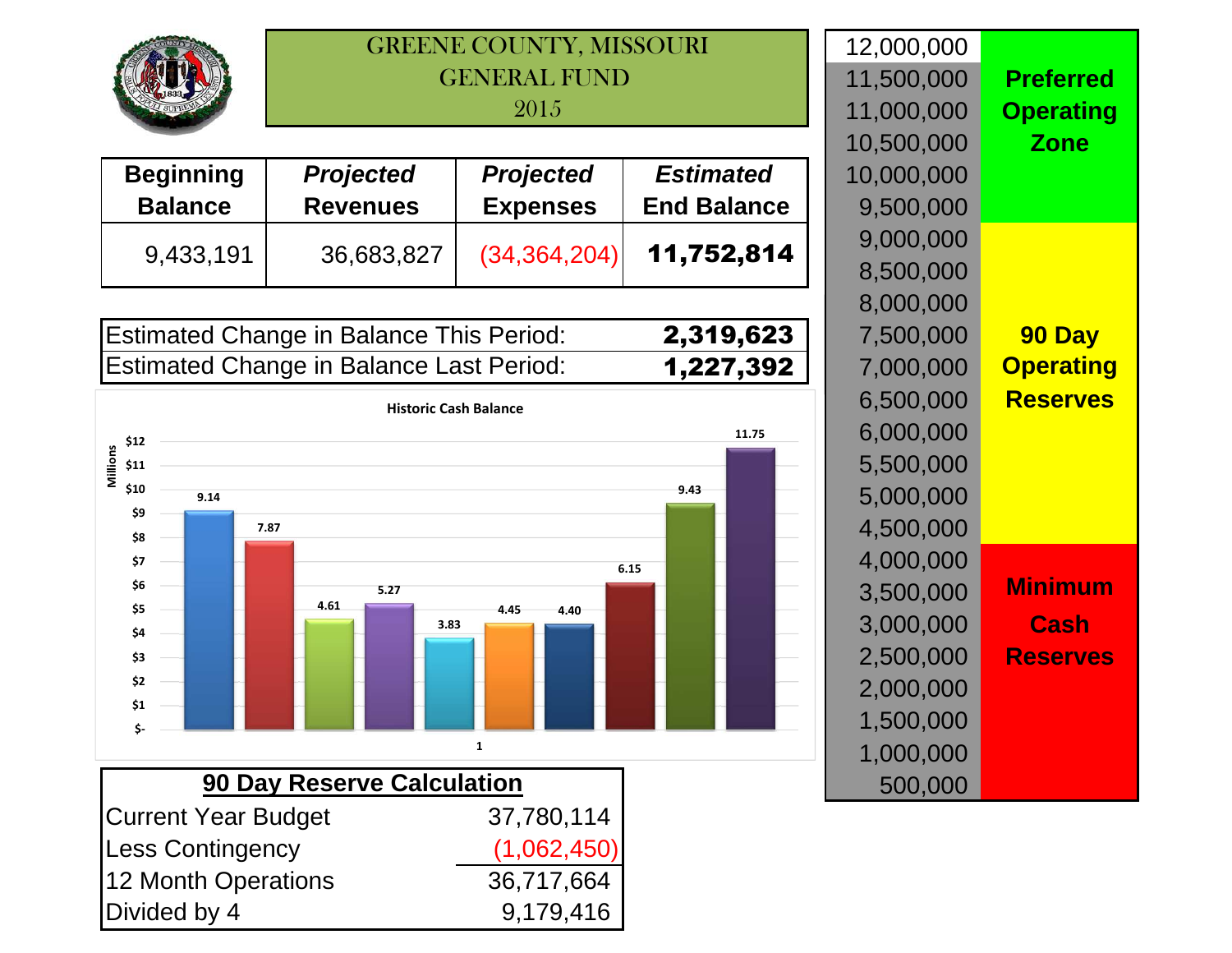| <b>Total</b>               | 36,683,827      | 368,347    | 1,013,880             | 2.8%     |
|----------------------------|-----------------|------------|-----------------------|----------|
| <b>Finance Comm Adj</b>    |                 | 0          | $\Omega$              | 0.0%     |
| Other Rev & Trfs           | 439,504         | O          | 46,333                | 11.8%    |
| Interest                   | 236,594         | (1,980)    | 11,594                | 5.2%     |
| Grants                     | 2,682,918       | 11,512     | 71,112                | 2.7%     |
| <b>Other Fees</b>          | 1,069,675       | 54,906     | 72,941                | 7.3%     |
| Pub. Admin Fees            | 340,000         | 20,000     | (40,000)              | $-10.5%$ |
| <b>Bldg &amp; Planning</b> | 547,970         | 14,550     | 37,700                | 7.4%     |
| <b>Recorder Fees</b>       | 1,034,000       | 50,000     | 101,000               | 10.8%    |
| Collector's Comm.          | 3,116,635       | (3,632)    | (81, 365)             | $-2.5%$  |
| <b>Sheriff Fees</b>        | 6,733,648       | (31, 945)  | 228,948               | 3.5%     |
| <b>Other Taxes</b>         | 907,191         | 67,557     | 104,191               | 13.0%    |
| <b>Property Taxes</b>      | 6,675,693       | 2,379      | 115,493               | 1.8%     |
| <b>Sales Tax</b>           | 12,900,000      | 185,000    | 345,934               | 2.8%     |
|                            | Projection      | Projection | Than Adj. Budget      |          |
| <b>AUG, 2015</b>           | <b>Year End</b> | ln         | <b>Better (Worse)</b> |          |
| <b>REVENUE</b>             | <b>August</b>   | Change     | Projection            |          |
| <b>GENERAL FUND</b>        |                 |            |                       |          |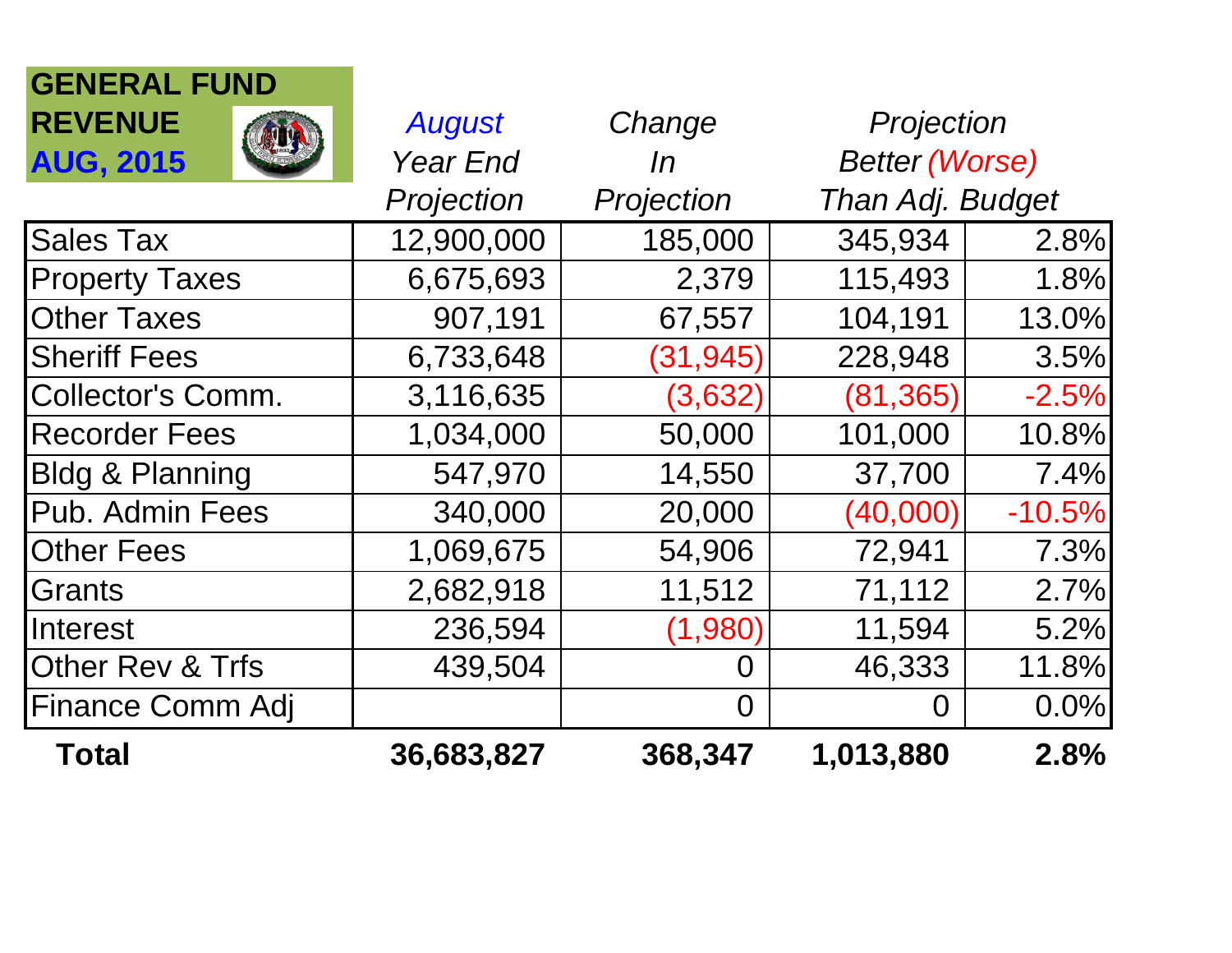| <b>GENERAL FUND</b>               |               |                       |                       |         |
|-----------------------------------|---------------|-----------------------|-----------------------|---------|
| <b>EXPENDITURES</b>               | <b>August</b> | Change                | Projection            |         |
| <b>AUG, 2015</b>                  | Year End      | In Projection         | <b>Better (Worse)</b> |         |
|                                   | Projection    | <b>Better (Worse)</b> | <b>Than Budget</b>    |         |
| <b>Circuit Courts &amp; Clerk</b> | 2,108,558     | 0                     | (5,870)               | $-0.3%$ |
| <b>Juvenile</b>                   | 3,701,467     | 121,682               | 599,242               | 13.9%   |
| <b>Prosecuting Attorney</b>       | 3,452,029     | 109,296)              | 168,359               | 4.7%    |
| <b>Sheriff</b>                    | 4,869,888     | (46, 599)             | (145,906)             | $-3.1%$ |
| Jail                              | 6,664,466     | (36, 842)             | 116,053               | 1.7%    |
| Collector                         | 555,306       |                       | 0                     | 0.0%    |
| <b>County Clerk</b>               | 555,151       | (1,895)               | 24,738                | 4.3%    |
| <b>Finance Departments</b>        | 612,715       | 13,806                | 64,568                | 9.5%    |
| <b>Public Administrator</b>       | 414,459       | (526)                 | (883)                 | $-0.2%$ |
| Recorder                          | 335,787       | 0                     | 29,596                | 8.1%    |
| <b>County Commission</b>          | 404,708       | (1, 196)              | (1, 116)              | $-0.3%$ |
| <b>Human Resources</b>            | 214,670       | 1,050                 | (10, 874)             | $-5.3%$ |
| Purchasing                        | 172,860       | (3,271)               | 13,874                | 7.4%    |
| <b>General Services</b>           | 221,193       | 77                    | 0                     | 0.0%    |
| <b>Pre-Trial</b>                  | 158,973       | $\Omega$              | 42                    | 0.0%    |
| <b>Information Systems</b>        | 1,902,426     | 9,281                 | 288,379               | 13.2%   |
| <b>Emergency Mgmt</b>             | 754,312       | (20, 125)             | 21,100                | 2.7%    |
| <b>Resource Mgmt</b>              | 1,059,405     | 40,810                | 88,308                | 7.7%    |
| <b>Building Operations</b>        | 1,325,731     | 410,167               | 92,767                | 6.5%    |
| <b>Vehicle Operations</b>         | 884,709       | 6,478                 | 95,961                | 9.8%    |
| <b>Utilities</b>                  | 797,000       | $\left( 7,000\right)$ | (22,000)              | $-2.8%$ |
| Non-Departmental                  | 2,505,627     | 88,600                | 22,098                | 0.9%    |
| <b>Supplement LEST 1</b>          | 1,200,685     | 41,223                | 45,000                | 3.6%    |
| <b>Debt Service</b>               | 390,539       | 0                     | 1,020,611             | 72.3%   |
| Contingency                       |               | $\overline{0}$        | 1,062,450             | 100.0%  |
| Finance Comm Adj                  | (898,458)     | 217,458               | 898,458               | 0.0%    |
| <b>TOTALS</b>                     | 34,364,204    | 723,883               | 4,464,957             | 11.5%   |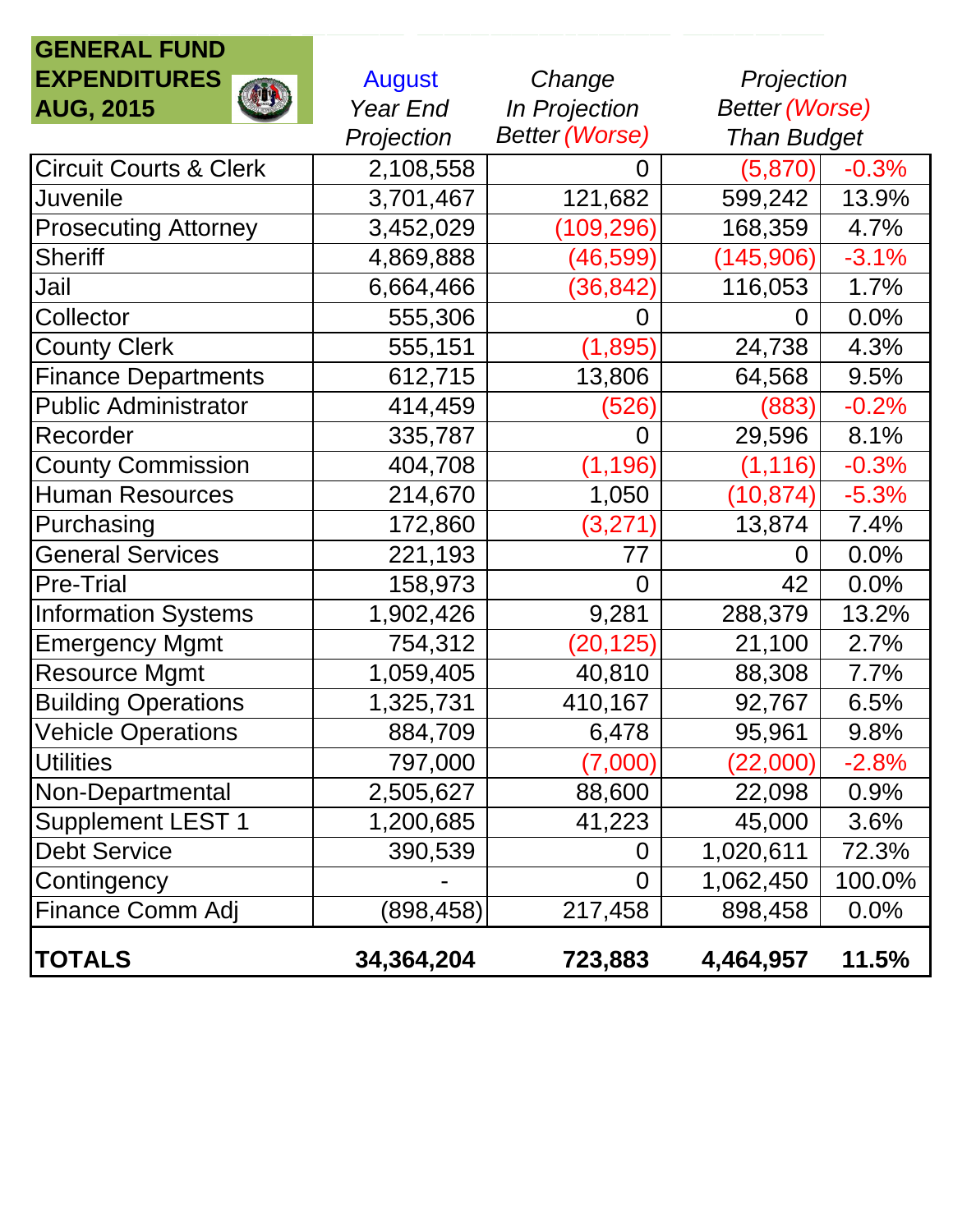| ASSESSOR REPORT       |                                               |                  |                    | 5,000,000<br>4,750,000<br>4,500,000<br>4,250,000 |                  |  |
|-----------------------|-----------------------------------------------|------------------|--------------------|--------------------------------------------------|------------------|--|
| <b>Beginning</b>      | <b>Projected</b>                              | <b>Projected</b> | <b>Estimated</b>   | 4,000,000                                        | <b>Preferred</b> |  |
| <b>Balance</b>        | <b>Revenues</b>                               | <b>Expenses</b>  | <b>End Balance</b> | 3,750,000                                        | <b>Operating</b> |  |
|                       |                                               |                  | 3,462,988          | 3,500,000                                        | <b>Zone</b>      |  |
| 3,249,061             | 2,104,701                                     | (1,890,775)      |                    | 3,250,000                                        |                  |  |
|                       |                                               |                  |                    | 3,000,000                                        |                  |  |
| <b>Expenditures:</b>  | <b>Better (Worse)</b><br>Change in<br>Current |                  |                    |                                                  |                  |  |
| Category              | Projection                                    | Projection       | Than Adj Budget    | 2,500,000                                        |                  |  |
| Personnel             | 1,258,436<br>(2, 166)<br>69,819               |                  |                    | 2,250,000                                        |                  |  |
| <b>Operations</b>     | 316,639                                       | 10,199           | 32,142             | 2,000,000                                        |                  |  |
| Capital & Equip.      | 315,700                                       | O                | 0                  | 1,750,000                                        |                  |  |
|                       |                                               |                  |                    | 1,500,000                                        |                  |  |
| <b>Revenue:</b>       |                                               |                  |                    | 1,250,000                                        |                  |  |
| <b>State Revenue</b>  | 369,036                                       | $\overline{0}$   | 9,000              | 1,000,000                                        |                  |  |
| <b>County Revenue</b> | 1,735,665                                     | $\overline{0}$   | 102,965            | 750,000                                          |                  |  |
|                       |                                               |                  |                    | 500,000                                          | 90 Day           |  |
| <b>AUG, 2015</b>      | 250,000                                       | <b>Reserves</b>  |                    |                                                  |                  |  |

**Reserves**